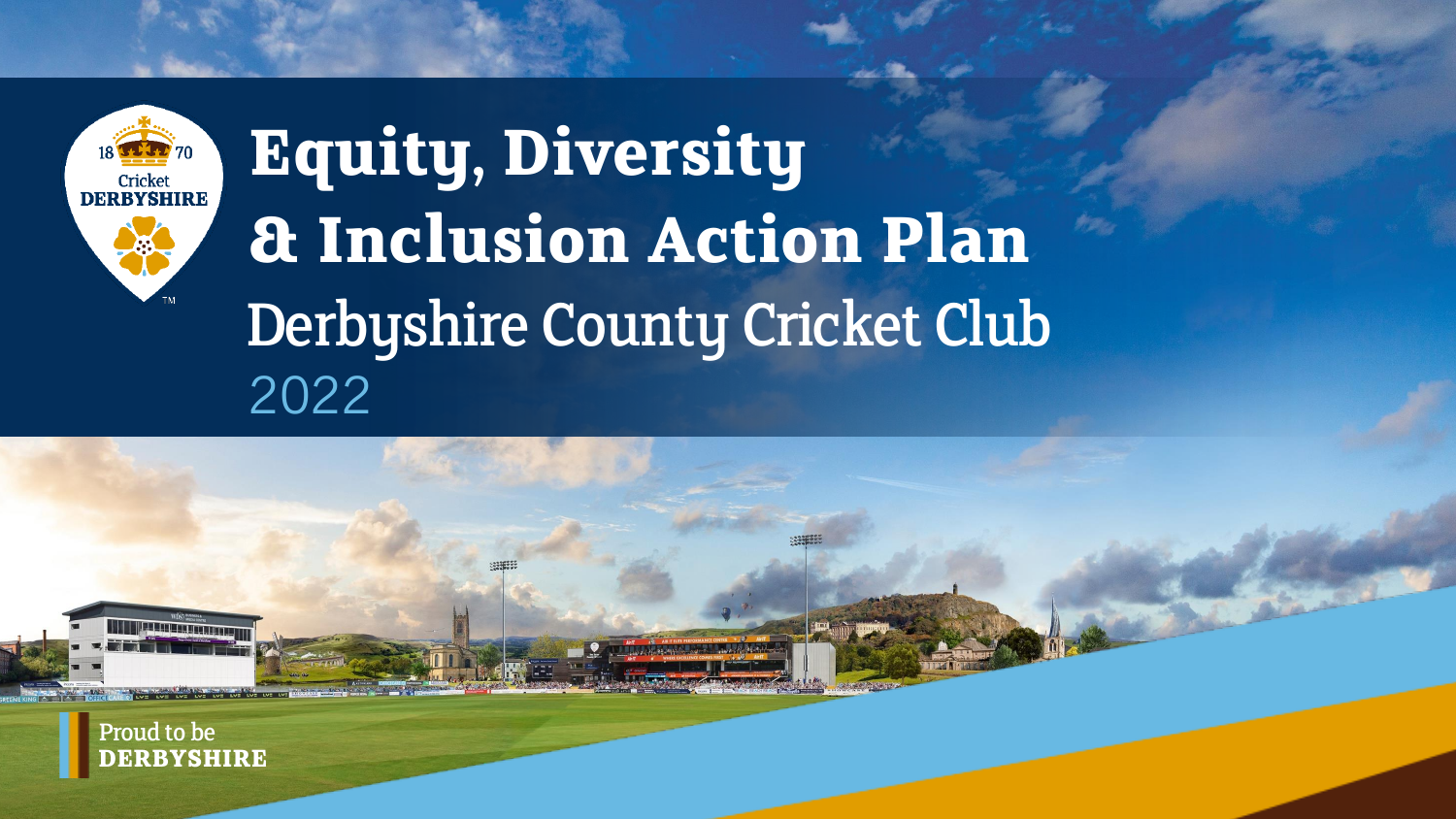### **CONTENTS**

1. Vision and objectives 2. The Cricket Derbyshire Model 3. Actions to deliver objectives 4. Our progress against the 12 point plan

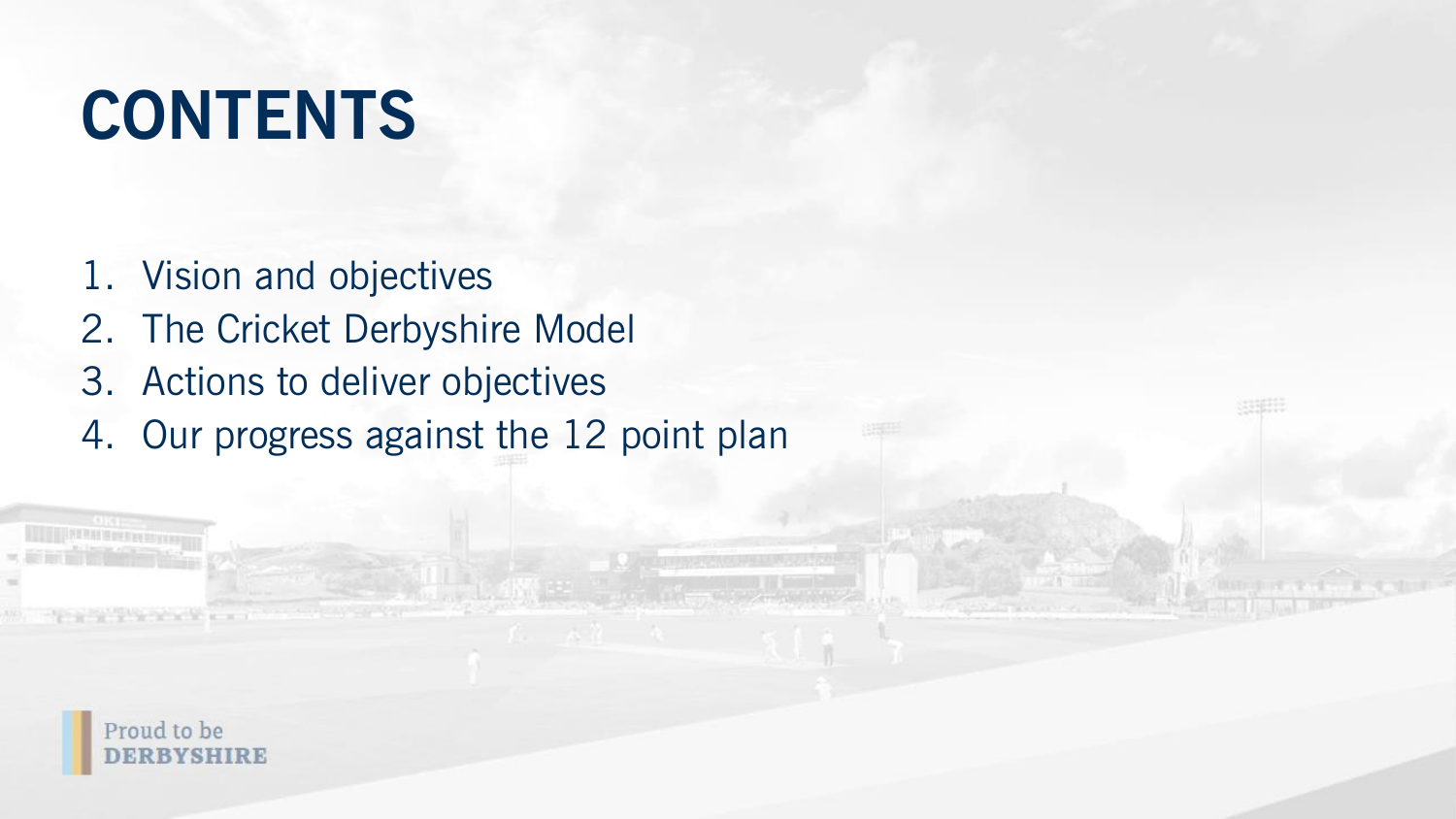

# **VISION, OBJECTIVES AND ACTIONS**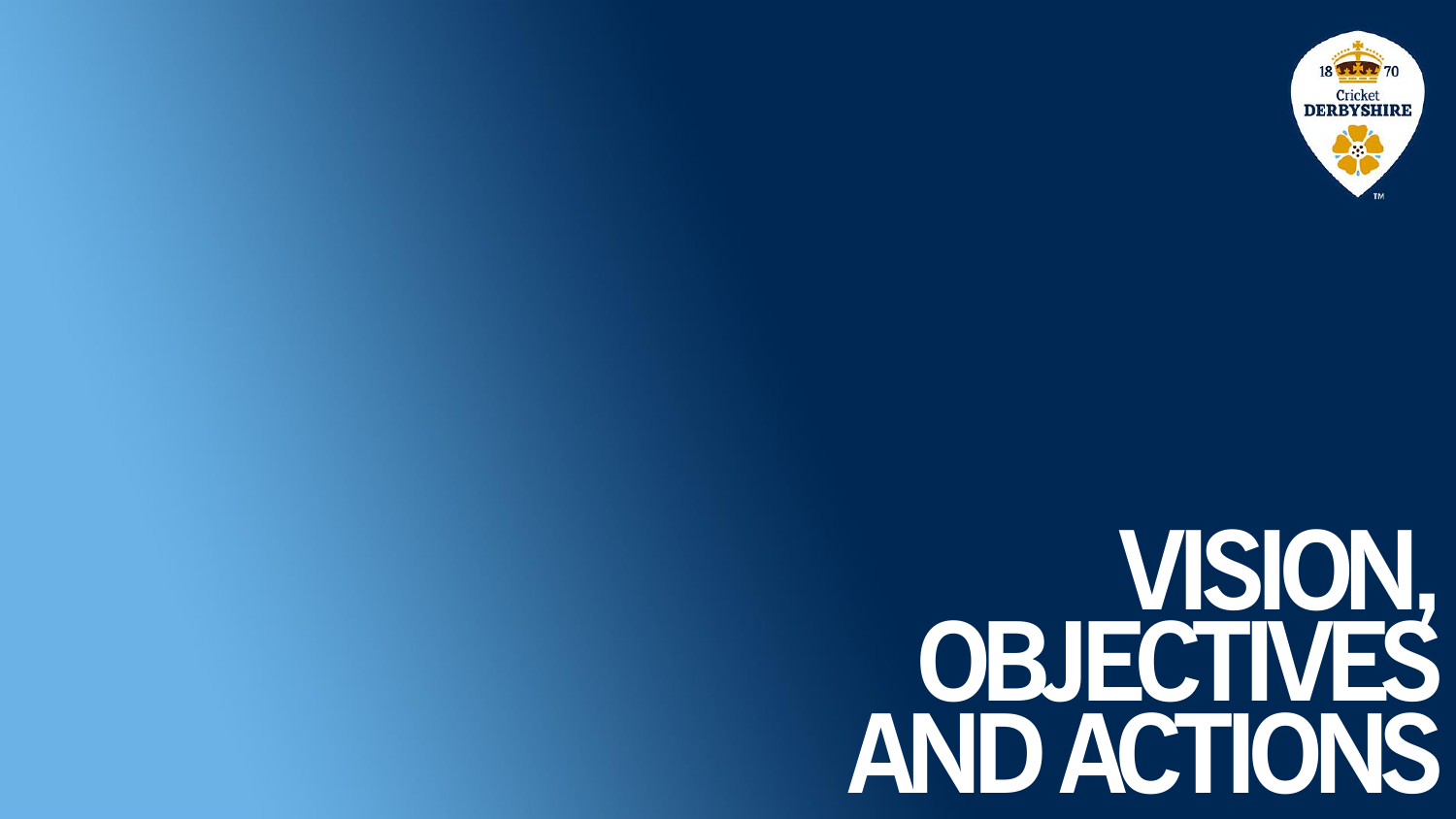### **DCCC EDI VISION AND OBJECTIVES**

### **Vision**

A Club for everyone, where diversity brings strength and inclusion drives high performance

### **Objectives**

- 1. To attract and retain diverse staff, players and pathway participants
- 2. To foster a culture of support and inclusion
- 3. To engage and serve diverse communities

Proud to be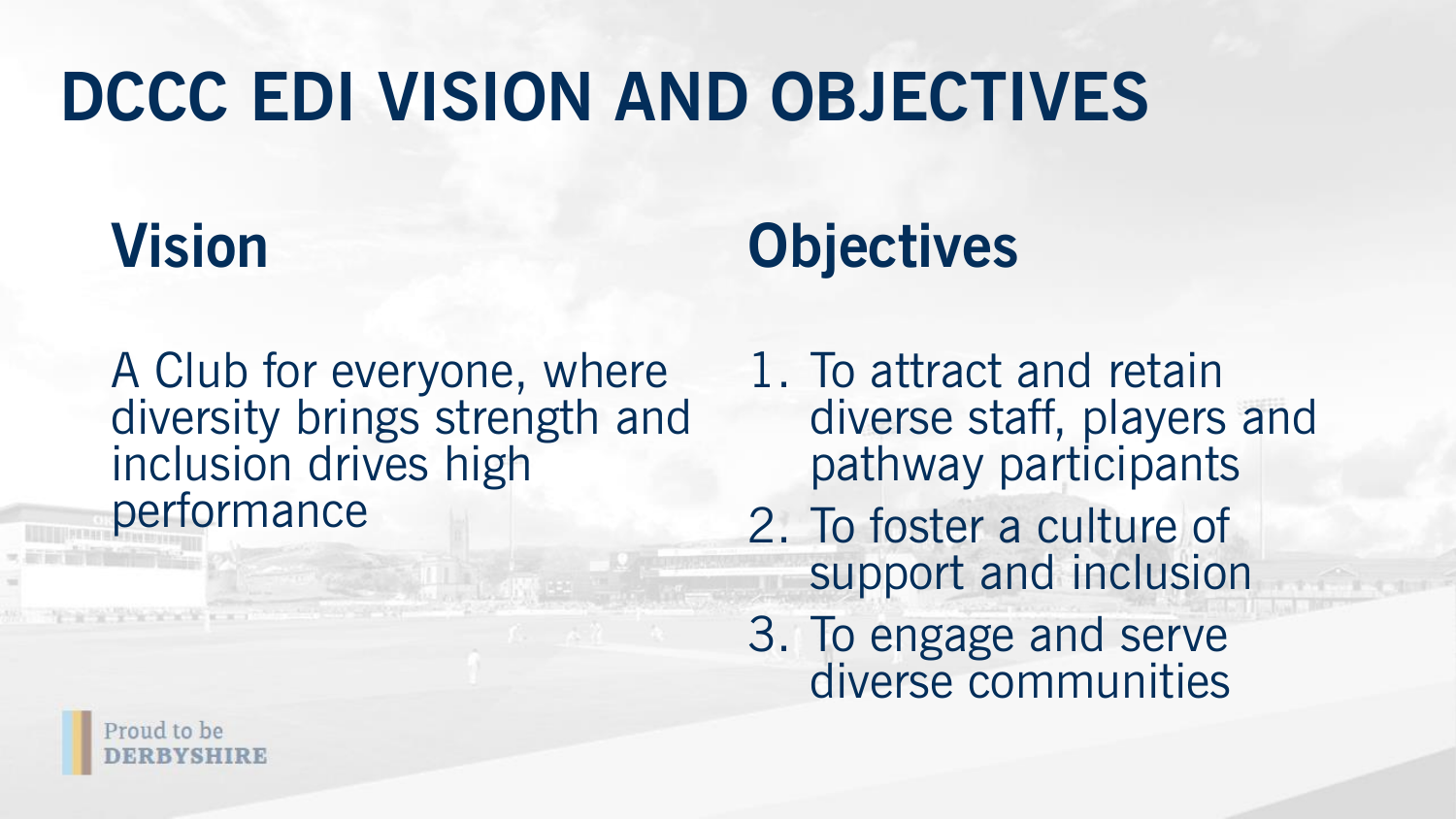## **The Cricket Derbyshire MODEL**

Derbyshire County Cricket Club (DCCC) works in partnership with the Derbyshire Cricket Foundation (DCF), each supporting the other to deliver our plans and collaborating on driving forward our EDI agenda.

#### **Derbyshire Country Cricket Club (DCCC) Accountabilities**

- Professional Men's' Game
- Boys' Talent Pathway
- Hosting high profile cricket and non cricket events including Women's International Cricket



#### **Derbyshire Cricket Foundation (DCF) Accountabilities**

- Recreational Cricket across the county
- Girls' Talent Pathway
- 
- Women's Cricket (NB there is no professional women's team at Derbyshire)
- Community Cricket Programmes

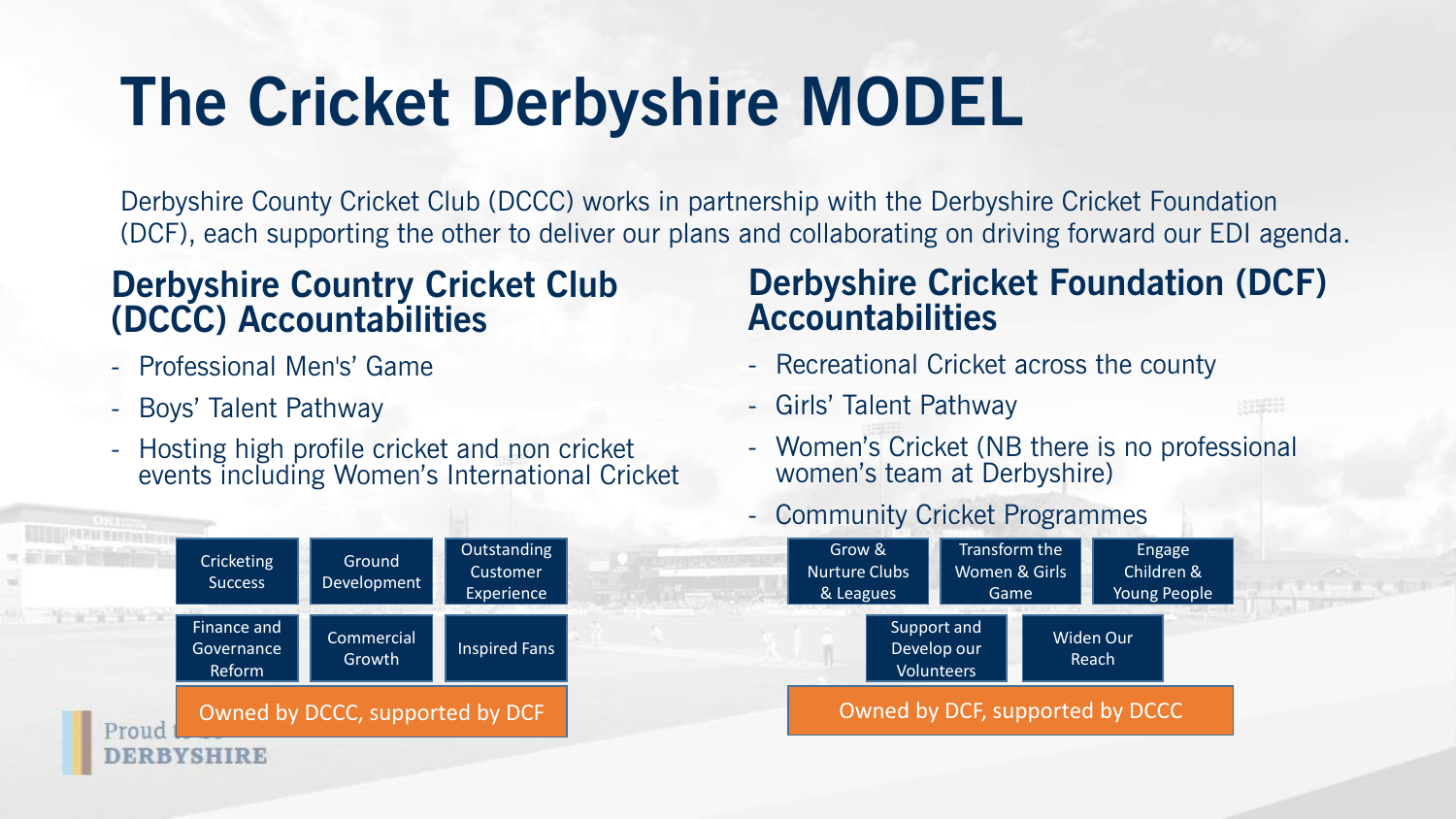### **ACTIONS TO DELIVER OBJECTIVES**

| <b>DBJECTIVE</b> | 1. To attract and retain diverse<br>staff, players and pathway<br><i>participants</i> | 2. To foster a culture of support<br>and inclusion                                                                                                 | 3. To engage and serve diverse<br>communities*                                                                                       |
|------------------|---------------------------------------------------------------------------------------|----------------------------------------------------------------------------------------------------------------------------------------------------|--------------------------------------------------------------------------------------------------------------------------------------|
| <b>ACTIONS</b>   | To attract more diverse applicants<br>for externally advertised roles                 | To educate our people on DEI and<br>their responsibilities to drive a<br>culture of inclusion                                                      | To attract more diverse people to<br>events (cricket and non-cricket)                                                                |
|                  | To minimise bias in the<br>recruitment process as far as<br>possible                  | To fully participate in the dressing<br>room culture review                                                                                        | To publicly demonstrate our<br>commitment to EDI by increasing<br>our external coverage on topics of<br>EDI - social and other media |
|                  | To review policies and processes<br>and remove any barriers to<br>greater diversity   |                                                                                                                                                    |                                                                                                                                      |
|                  | To attract and select more diverse<br>players to participate in the Talent<br>pathway | To respond swiftly to any<br>demonstrations of culture not in<br>line with our anti-discrimination<br>statement and educate to prevent<br>a repeat | To ensure our venue is fit for<br>purpose to support diverse<br>communities                                                          |

\*In conjunction with the Derbyshire Cricket Foundation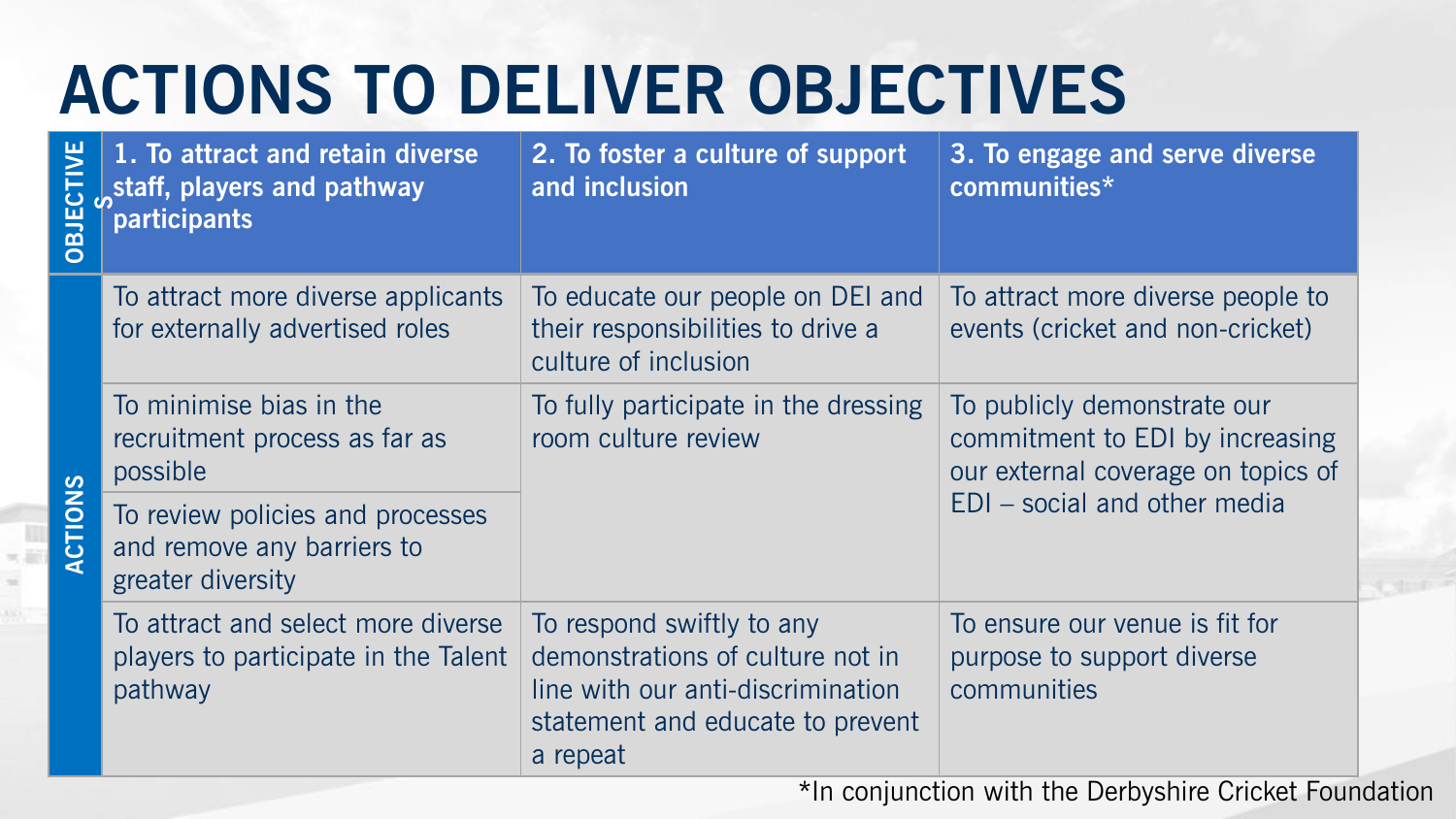

# **PROGRESS AGAINST THE 12 point plan**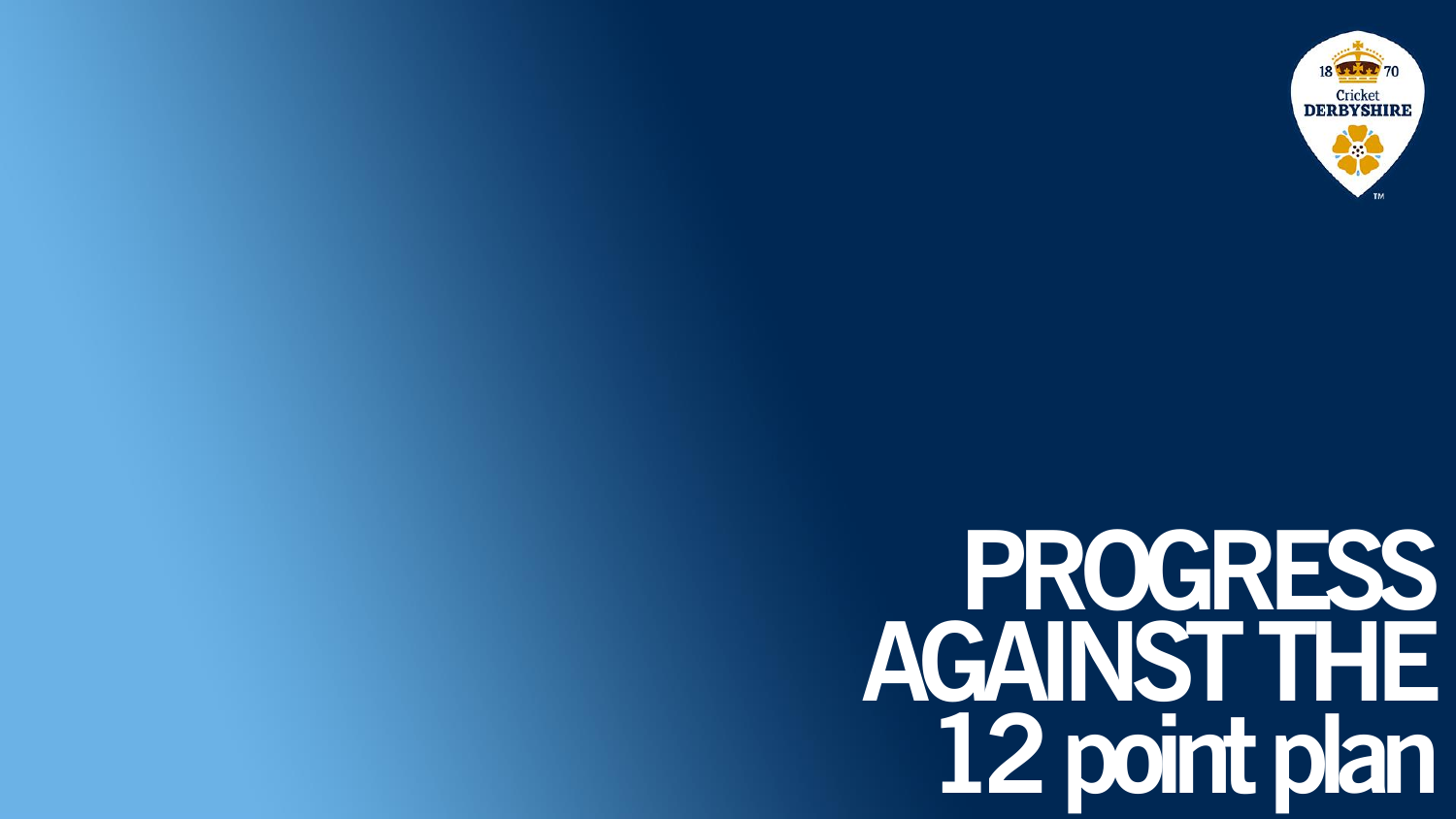### **OUR COMMITMENTS AGAINST THE 12 POINT PLAN 1/2**

| <b>Topic Area</b>                                                              | 12 point plan description                                                                                                                                                                                                                                                                                                                                     | <b>Progress</b>                                                                                                                                                                                        |
|--------------------------------------------------------------------------------|---------------------------------------------------------------------------------------------------------------------------------------------------------------------------------------------------------------------------------------------------------------------------------------------------------------------------------------------------------------|--------------------------------------------------------------------------------------------------------------------------------------------------------------------------------------------------------|
| 1. Whistleblowing & Anti-<br>discrimination                                    | 1. Adoption within three months of a standardised approach to reporting, investigating, and responding                                                                                                                                                                                                                                                        | Standardised approach adoption complete                                                                                                                                                                |
|                                                                                | to complaints, allegations, and whistleblowing across the game.                                                                                                                                                                                                                                                                                               | Awaiting info on role and DCCC engagement with anti-discrimination unit                                                                                                                                |
| $2.$ ICEC                                                                      | 2. Full promotion of the aims of the Independent Commission for Equity in Cricket (ICEC) through<br>proactive engagement with its investigations and recommendations                                                                                                                                                                                          | Submission complete May 2022.                                                                                                                                                                          |
| 3. Game-wide EDI Training                                                      | 3. Ongoing EDI training for all those who work in cricket, including all staff, volunteers,<br>recreational club officials, umpires, directors, and coaches.                                                                                                                                                                                                  | ECB online training complete                                                                                                                                                                           |
|                                                                                |                                                                                                                                                                                                                                                                                                                                                               | DCCC face-to-face EDI training complete<br>Player PCA training complete                                                                                                                                |
| 4. Dressing room culture<br><b>review</b>                                      | 4. A full review of dressing room culture in all men's and women's professional teams, both<br>domestic and international.                                                                                                                                                                                                                                    | DCCC participation planned for August 2022                                                                                                                                                             |
| 5. Professional player and<br>coach education                                  | 5. Delivery of a redesigned programme of player and coach education, addressing any gaps<br>identified through the dressing room review.                                                                                                                                                                                                                      | DCCC player and coach face-to-face EDI training delivered                                                                                                                                              |
| 6. Talent Pathway (Boys only<br>- Girls pathway covered by<br><b>DCF</b> plan) | 6. Action to aid progress into professional teams of people from diverse backgrounds (especially<br>South Asian, Black and less privileged youngsters) through measures to address:<br>talent identification and scouting;<br>education and diversity of coaches; and<br>targeted support programmes for players from diverse or under-privileged backgrounds | Data collected on ethnicity enabling monitoring of diversity of participation<br>Reviewed criteria and amended to remove barriers to greater diversity                                                 |
| 7. Crowd behaviours                                                            | 7. A full-scale review, in advance of the 2022 season, into the detection, enforcement, and<br>sanctions against discriminatory and abusive crowd behaviour at each of our professional<br>cricket grounds.                                                                                                                                                   | Implemented public address anti-discrimination announcements.<br>Designated alcohol free stand and family stand<br>Training delivered to stewards<br>Commissioned work to improve toilet accessibility |
| 8. Match day offerings                                                         | 8. Delivery of plans (tailored to local communities) to ensure professional cricket venues are welcoming<br>to all, including provision of accessible seating, food and beverage offering catering to all faiths and<br>cultures, and the availability of facilities such as multi-faith rooms and alcohol-free zones.                                        | Established multi-faith room<br>Designated alcohol free stand and family stand<br>ECB committed to additional funding towards changing places facilities                                               |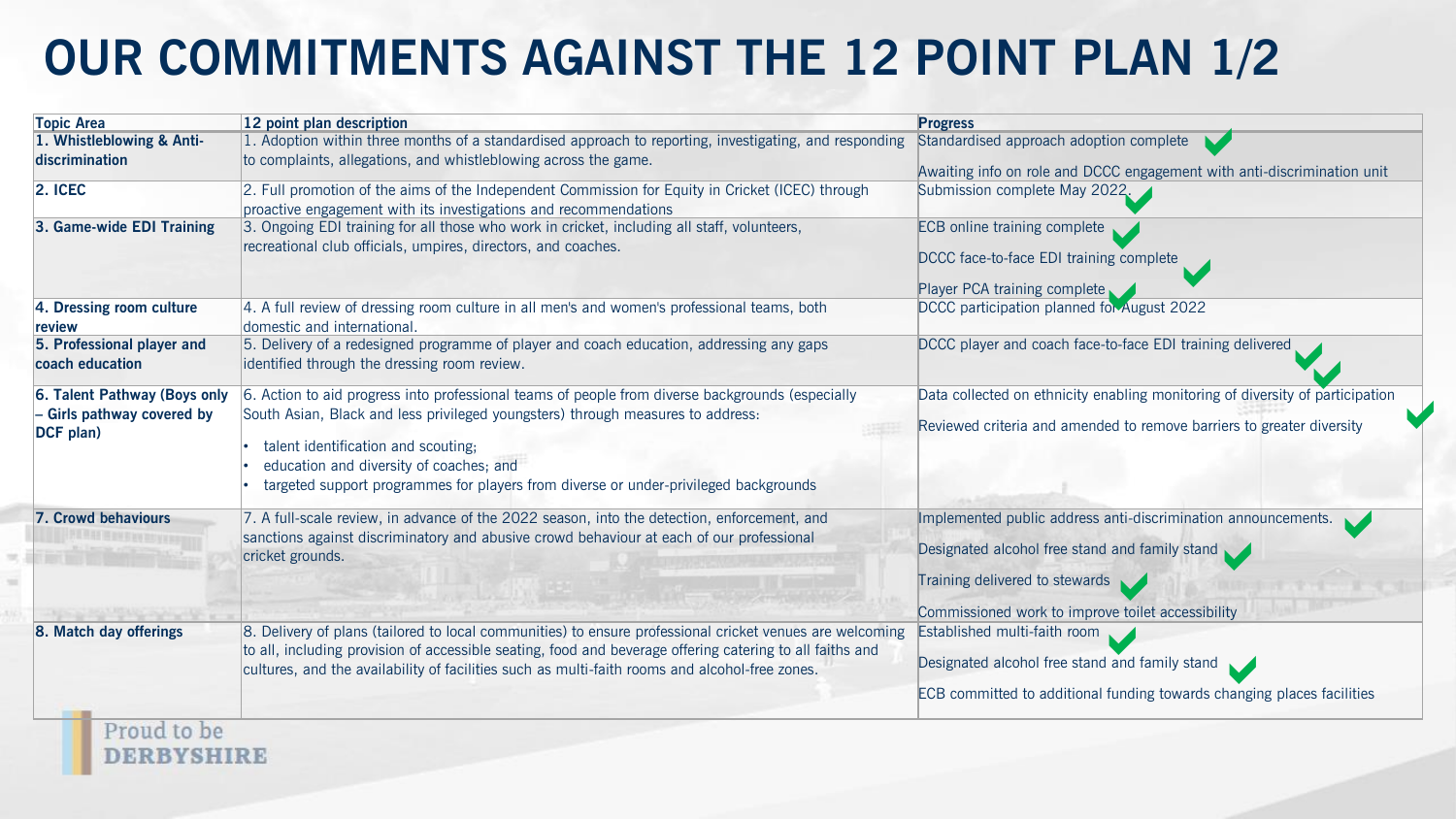### **OUR COMMITMENTS AGAINST THE 12 POINT PLAN 2/2**

| Action (ECB and DCCC Owner) 12 point plan description |                                                                                                                                                                                                                                                                                                                                                                                | <b>Progress</b>                                                                 |
|-------------------------------------------------------|--------------------------------------------------------------------------------------------------------------------------------------------------------------------------------------------------------------------------------------------------------------------------------------------------------------------------------------------------------------------------------|---------------------------------------------------------------------------------|
| 9. Recreational game<br>education                     | 9. Upgraded education in recreational cricket to ensure players, volunteers and coaches<br>understand and champion inclusion and diversity in the game.                                                                                                                                                                                                                        | Owned by the Derbyshire Cricket Foundation and covered in their own EDI<br>plan |
| 10. EDI Action Plans and<br><b>Governance</b>         | 10. A commitment to best practice governance with targets for Board diversity (30% female,<br>locally representative ethnicity by April 2022) and plans to increase diversity across the wider<br>organisation. (Compliance will be subject to a "comply or explain" provision to ensure Counties<br>can respect their own governance processes in making the required change) | EDI plan complete and published<br>Board diversity targets exceeded             |
| 11. Recruitment processes                             | 11. The introduction of fairer recruitment processes through measures including the immediate adoption Implemented diverse panels for senior roles<br>of anonymised recruitment tools for senior roles, open appointment processes for all roles and the use of<br>balanced and diverse panels to assess interviews                                                            |                                                                                 |
| 12. EDI objectives                                    | 12. Every senior executive employed across the game will have personal EDI objectives as part of<br>their annual performance targets, driving leadership                                                                                                                                                                                                                       | On track to implement as part of mid-year review process in August.             |



tematikan